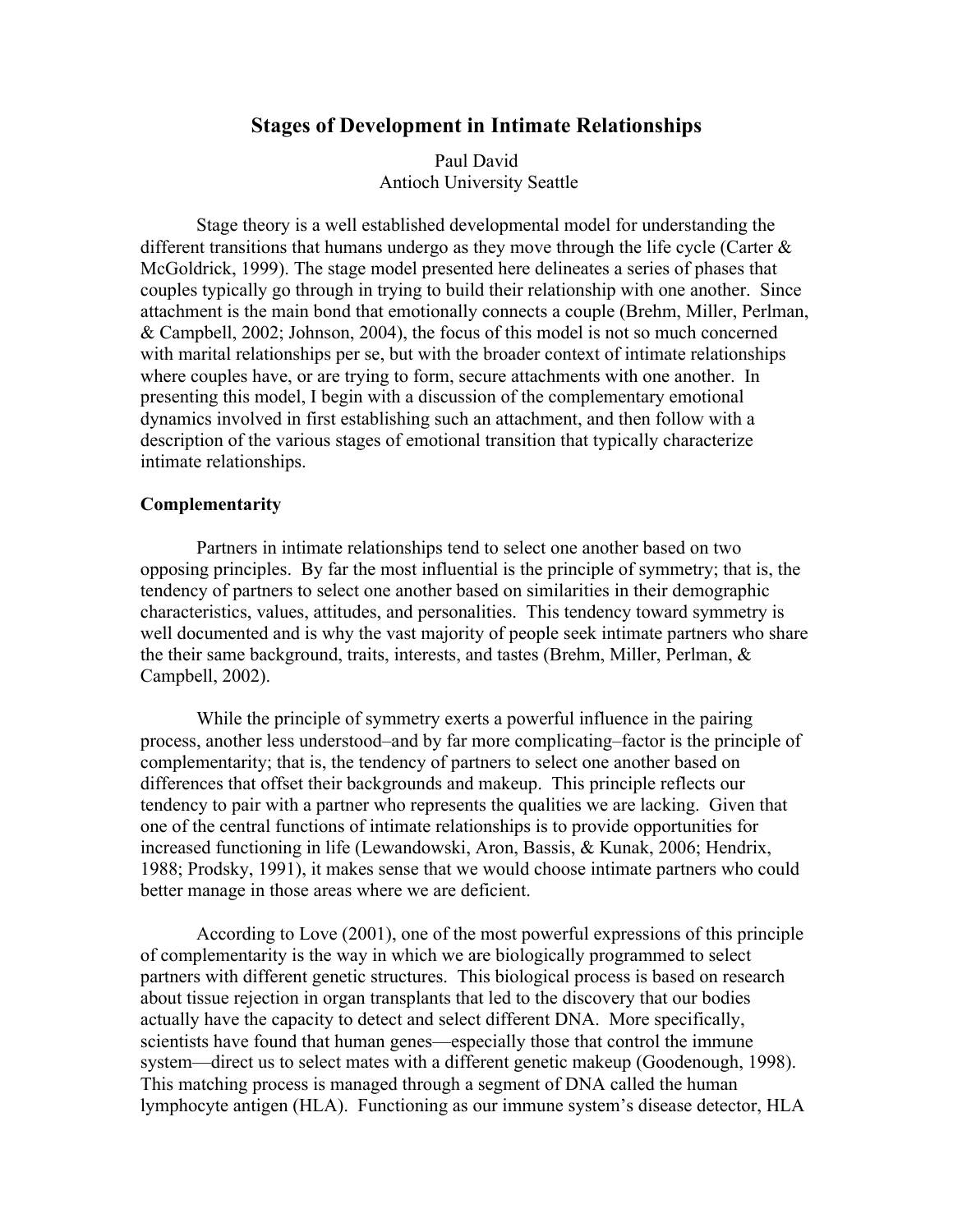codes for a limited number of diseases and transmits this capacity to potential offspring through DNA. Accordingly, if we mate with someone with a different HLA code, we can increase our offspring's immunity to disease.

The research on HLA highlights our tendency to mate with partners who have dissimilar genetic codes. When we come into contact with relevant genetic differences, we tend to experience an attraction to someone who in essence offers us the possibility of passing on greater immune capacity to our offspring. Putting it another way, a powerful aspect of human attraction can be explained as a biological response to meeting our complementary genetic match. Subsequent research on olfactory sensation (Wedekind, Seebeck, Bettens, & Paepke, 1995; Jacob, McClintock, Zelano, & Ober, 2002) confirms the biological process through which this genetic information is transmitted, further establishing the influential role that the principle of complementarity plays in shaping intimate relationships.

At the more psychological and relational level, this principle of complementarity is also manifested in our tendency to select partners who possess the critical qualities that offset what we are lacking. For example, in regard to basic personality types like those specified in the Myers-Briggs Type Indicator (Myers, 1980), introverted types are likely to select more extraverted types, feeling types are likely to select more thinking types, sensing types are likely to select more intuitive types, and so on. Although the research on personality types clearly indicates a tendency to select partners that are similar to us (Cattell, Eber, & Tatsuoka, 1970), it also suggests that successful intimate relationships involve matching based on personality differences that are also complementary; that is, when successful, we tend to select mates with not only similar personality characteristics, but with dissimilar ones that can offset and help compensate for our particular personality type (Kiersey & Bates, 1984). Thus, for example when successful, introverts will tend to select more introverted types, but will also tend to select partners who are more extraverted than they are to help them more easily socialize and balance out the limitations of their introversion.

As Prosky (1991) notes, this complementarity is the underlying basis of both the couple's strengths and difficulties. On the one hand, the combination of assets can enhance capabilities at the relationship level; on the other hand, it can also generate a considerable amount of resentment at the individual level. This resentment manifests itself in a variety ways as both partners become frustrated with the each other's differences. For example, the neat one resents the disorder of his or her partner who, in turn, cannot comprehend why the neat one does not relax; the active one continually attempts to solicit the sedentary partner's participation in his or her activities, leading the other partner to question why they can never spend a quiet moment either together or alone; the practical one gets frustrated by the other partner's wishful thinking, while the other partner cannot understand why he or she should spend so much time and effort on trivial details; and so on.

Whatever the configuration, the complimentary qualities that bring a couple together--the very qualities that can potentially contribute to a couple's success, can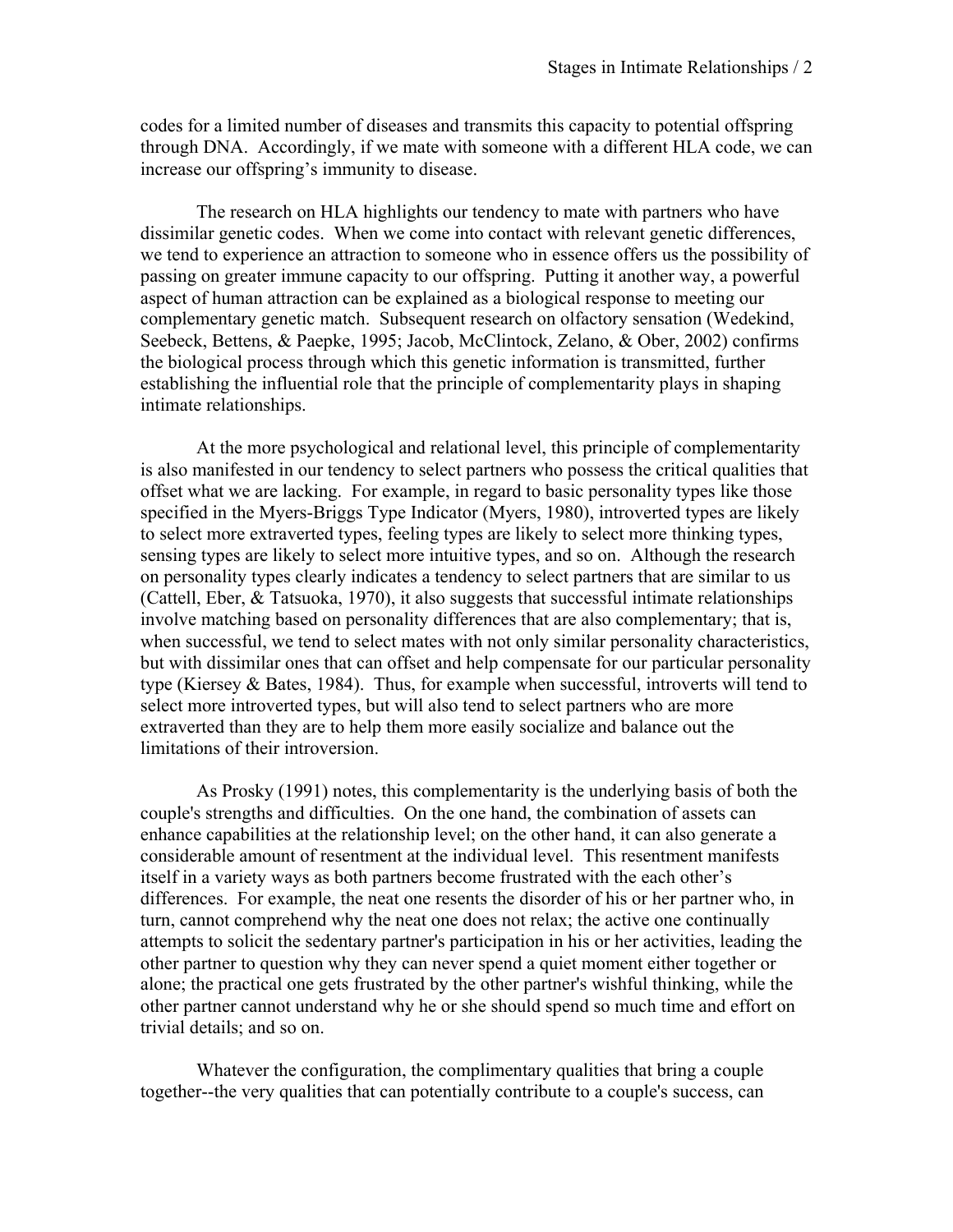present major obstacles to a couple's individual and collective sense of well being. As a result, many partners struggle with the fear that they are incompatible with one another. They believe, as Protsky (1991) observes, that they may have made the wrong choice for a partner, and have little understanding of the inevitability and universality of their situation, nor do they comprehend the importance for their own life development in terms of the differences they find so frustrating.

There is an important value in the complimentary differences beyond meeting the world as a more complete unit; namely, these differences provide the potential basis for the further maturation and differentiation of each partner. As Hendrix (1988) argues, the essential psychological function of an intimate relationship is to provide an opportunity for two incomplete people to have the opportunity to make themselves much more whole and more differentiated human beings. Thus, by joining with someone different—with someone almost opposite in many ways, each partner has the chance to enhance the underdeveloped parts of him or herself. For example, the neat one can learn to be more relaxed, while the sloppy one can learn to be more orderly; the active one can learn something about inner peace, while the sedentary one can learn to act more vigorously; the practical one can learn to envision possibility, while the dreamer can learn to be more realistic; and so on (Prosky, 1991).

If both partners can accept and learn from one another, they can move toward their own completion by becoming more developed and resourceful human beings. While this learning process is very difficult and produces much resentment and frustration, research shows that the resulting collaboration can also generate considerable contentment and satisfaction in the relationship (Aron, Norman, Aron, & Lewandowski, 2003). From a developmental perspective, this process can be understood as a transition between fusing and then differentiating in the relationship (Bowen, 1978). What I propose here is a model for deciphering the different phases that couples typically experience as they go through this fusion-differentiation process. This model consists of four different stages: (1) infatuation  $\&$  fusion, (2) conflict  $\&$  power struggle, (3) adjustment & consolidation, and (4) maturation & differentiation.

## **Stage I: Infatuation & Fusion**

The first stage of an intimate relationship takes place as two people meet, become intensely involved, and fall in love. This is the most pronounced "in love" phase of the relationship and is what is often popularized in film and literature as the romantic part of an intimate relationship. Love (2001) refers to this stage of an intimate relationship as the infatuation syndrome. She describes this syndrome as a powerful neurochemical and psychological transformation of the lovers where they experience a kind of altered state of consciousness characterized by increased positive attitude, energy, concentration, and feelings of euphoria with one another. While this transformation is certainly an important part of helping partners bond and form a strong attachment (Brehm, Miller, Perlman, & Campbell, 2002; Johnson, 2004), it keeps them focused on their similarities and the comfortable aspects of their differences. Accordingly, they will tend to form this intense bond without a sufficient understanding of the major differences that will likely play a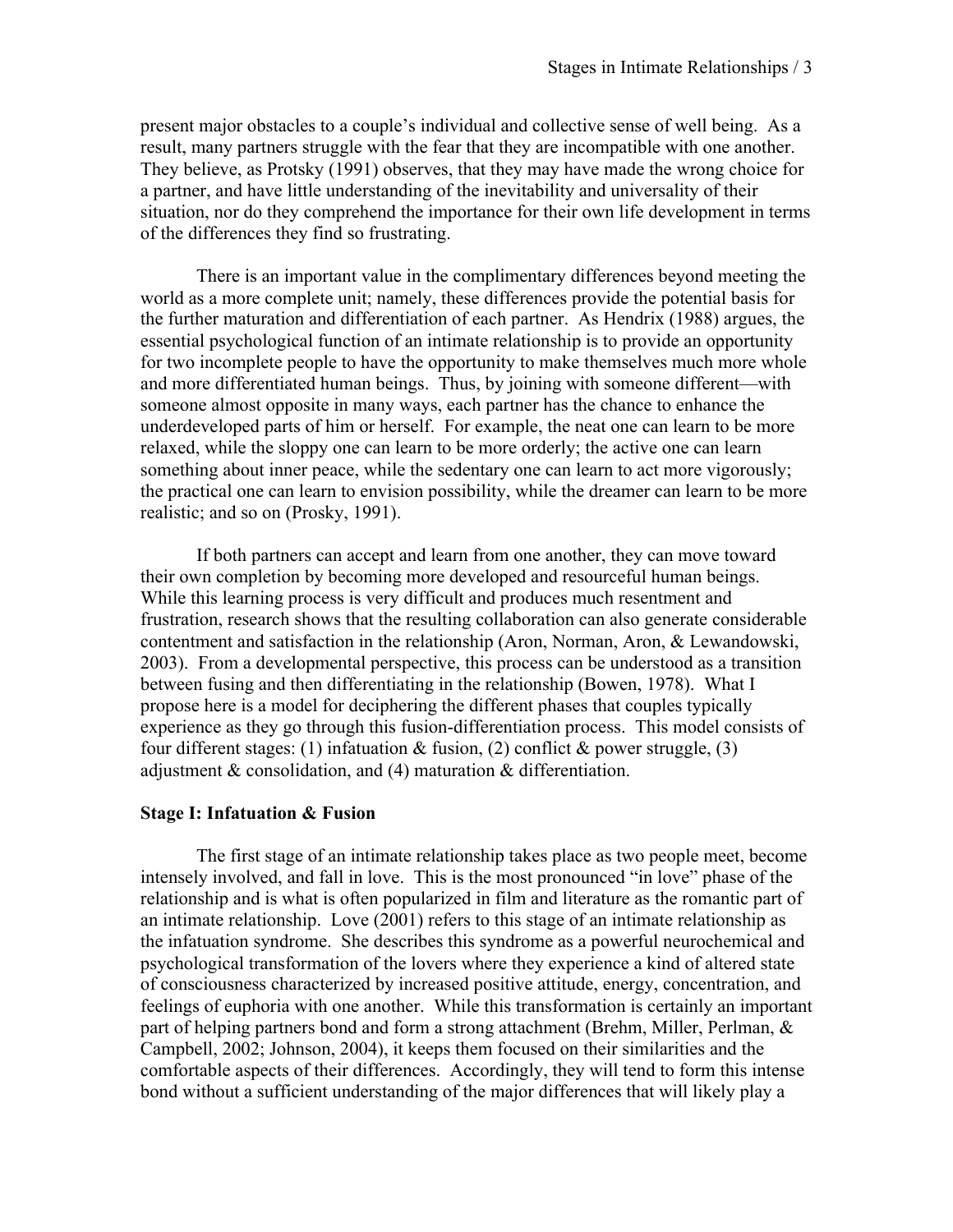central role in their later development. Largely ignoring these differences, they surrender to their courtship--a state of being that generally functions to limit critical reflection and to promote an intense idealization of the relationship (Hendrix, 1988).

Beside the limitations involved in being unable to understand their major differences, the couple's infatuation also has the tendency to pull each partner away from their individual selves and fuse them together. Spurred by the altered state of consciousness generated by their infatuation, this fusion creates the mistaken impression that they have actually connected with someone who is more or less identical to themselves. However, this fusion of selves, which can provide an enormous sense of exhilaration at the beginning of the relationship, gradually deteriorates over time. As this deterioration takes place [over an average period, according to Love (2001), of about six months], more tension and conflict enter the relationship because each partner can no longer suppress the parts of themselves they put aside to fuel their infatuation.

At this juncture, having become aware that they are quite different from one another and that they can no longer continue to suppress their individuality, many partners become disillusioned and terminate the relationship. However, many others continue with the hope and the commitment that they can work out their difficulties. Some of these partners, particularly those that have already achieved a certain amount differentiation, begin revising their expectations. Rather than considering the loss of their infatuation as a crushing blow, these partners come to realize their difficulties are part of the normal transition that successful couples must make in moving from a "romantic relationship" to a "working partnership" (Huston & Vangelisti, 1991). When they are able to make this transition, the partners are in the position to develop a more stable relationship and proceed to Stage IV. More typically, the partners who remain together, but who fail to come to terms with their relationship in this manner, often move to Stage  $II$ .

#### **Stage II: Conflict & Power Struggle**

Stage II involves the struggle of couples to differentiate themselves from their fusion. Fused together, they struggle about how to exert their individuality in the relationship. The less that they are differentiated, the more likely they will concentrate on each other's limitations (Gilbert, 2006; Hendrix, 1988). In essence, this struggle is the underside of Stage I. What was perceived as a strength in Stage I is viewed as a liability in Stage II. What was seen as the partner's seductive beauty in Stage I is perceived as his or her time-consuming preoccupation with physical appearance in Stage II; the strong silence of the partner in Stage I becomes his or her unwillingness to discuss the relationship and other intimate matters in Stage II; and so on (Protsky, 1991). In other words, from the relative optimism of Stage I where the glass was half full, couples find themselves in the worry and anxiety of State II, where there is more ongoing conflict and the glass now becomes half empty.

The shift from the bliss of Stage I to the tension of Stage II accentuates a major transition in the couple's relationship. The failure to understand and adjust to this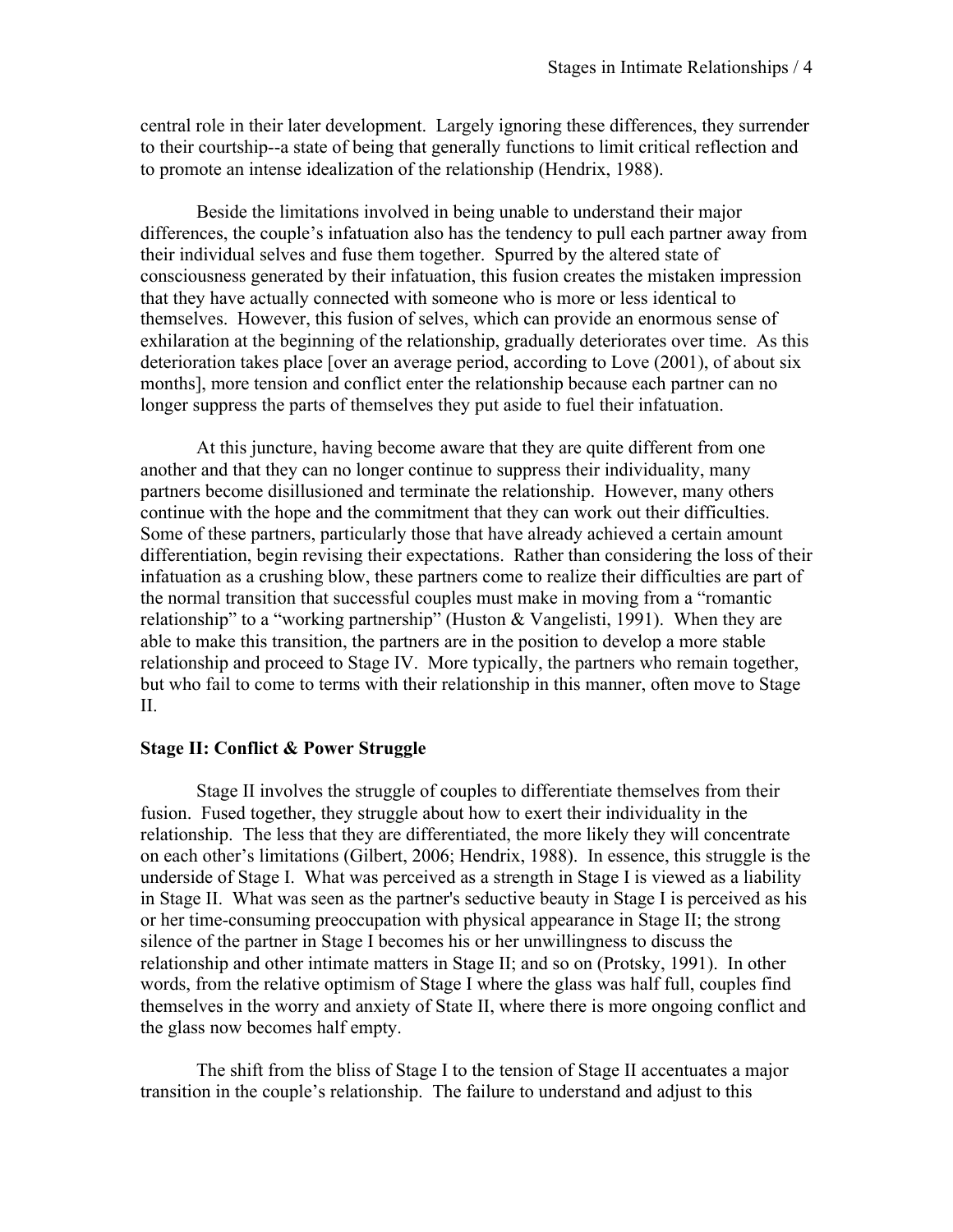transition as a normal developmental task keeps the couple mired in their worry and anxiety. Love (2001) characterizes this phase of the relationship as the post-rapture stage in which the sentiments of "I-love-you-but-I'm-not-in-love-with-you" predominate. As these sentiments take hold, the partners become frightened by the disintegration of the images they held of their lovers, and commonly make a frantic attempt to reinstate their former perception of merged bliss. As Hendrix (1988) notes, these effects create a very difficult but powerful learning opportunity, but one that is mostly outside of the couple's awareness. This lack of awareness and understanding compounds the pain. Their fights are rarely about what the couple perceives them to be; rather, their quarrels are superficial manifestations of their deeper struggle to differentiate themselves (Gilbert, 2006).

Gottman's (1999) research on conflict in intimate relationships documents this phase of the couple's conflict in painful detail. In this stage, the couple gets bogged down in gridlock and becomes embroiled in power struggles. Different ways of dealing with conflict and destructive engagement in criticism, contempt, defensiveness, and stonewalling eventually cascade the couple into a mutually reinforcing pattern of distancing and isolation. As Johnson (2004) argues, at the root of this conflict is a state of disconnection that erodes the couple's emotional bond and reduces their capacity to manage their conflict.

It is during this struggle, as Protsky (1991) points out, that each partner experiences a pull toward the opposite pole and consolidates his or her differences. At some point--which can take years to reach--the partners finally begin to realize that their attempts to change one another are failing. They begin to see themselves for who they are, and are able to face the fact that the only person they can really change is themselves. This is an extremely important juncture and a point of decision. According to Prodsky (1991), it is here that the relationship road divides and the couple is compelled to make a choice about what route to take. One route leads to their separation, another to the consolidation of their differences, and still another to their differentiation.

There are generally two different paths that couples take when deciding to separate at this stage. The first is taken prior to the critical point at which the partners acknowledge their differences. It occurs while the couple is still in the midst of their fusion and struggle to differentiate themselves. They have not yet reached an understanding of each other's positions and are not ready to be fully responsible for themselves. Thus, when they separate, the partners tend to do so with a good deal of blaming and anger. The relationship is broken off without the partners having come to any sort of mutual understanding, and frequently communication between them is cut off. The pain from the wounds of their conflict is reduced by taking this particular path; but these wounds continue to fester until some more substantive resolution is reached between the parties or by each partner individually (Prodsky, 1991).

The second path is taken after the critical point at which the partners identify their differences. The consequence of taking this path often leads to a sadder-but-wiser understanding. Anger and blaming are at a minimum, and each partner recognizes his or her contribution to the breakup. There is also some comprehension of the process that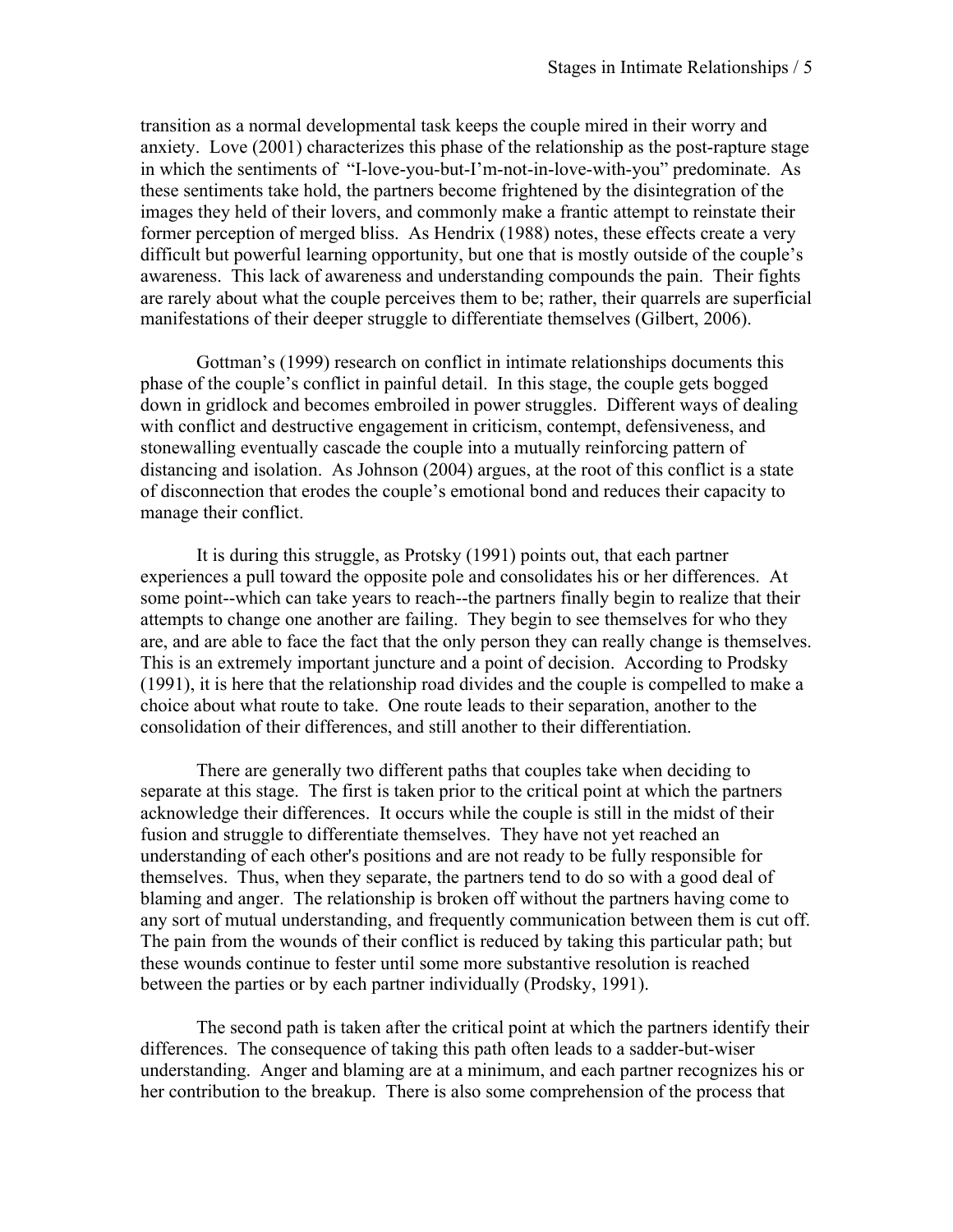brought the couple to the point of separation. Separation obviously brings to an end the possibility of being able to utilize the relationship for their further development. However, separation can also bring great relief, a heightened sense of self, and the possibility of investment of energies elsewhere (Prodsky, 1991).

# **Stage III: Adjustment & Consolidation**

Another major route that partners take is to consolidate their differences; that is, they can form a stable definition of themselves--the one with which they entered the relationship--such that each performs the functions for the relationship that lie within the domain of his or her half of the world. In taking this route, partners can choose to function literally as each other's "other half," and specialize in their own areas of proficiency. Instead of the partners advancing the underdeveloped parts of themselves, they each exercise the already developed parts of themselves in attempt to reduce their frustrations and make their relationship work more smoothly. The partners in effect agree to play it safe in trying to stabilize the relationship in this manner.

Consolidation of differences works fairly well for the management of the external world, but as Prodsky (1991) argues, it has several internal limitations. First, it builds in as a constant feature of the relationship a sense of frustration and irritation with the areas of marked difference between the two partners. Chronic dissatisfaction results and is manifested in frequent arguments over the same issues. The relationship is well-defined– each knows what to expect of the other, but it pays the price in a high degree of rigidity and repetitiveness.

Second, as the partners become fixed at one side or the other of their complementarity, their natural traits often become exaggerated, and over time they can become caricatures. In this situation, for example, the sloppy one might become more disorganized; the sedentary one might become more inert, and the active one might become more frenetic; the practical one might become more joyless, the dreamer might become more fantastical, and so on.

Consolidating differences generates a third limitation as partners become more and more dependent upon one another. This leads to mounting resentment. It is one thing to feel that one's contribution is appreciated; it is quite another to feel so obligated that if one partner does not contribute, the other suffers. The latter is a sort of tyranny of neediness, often masquerading as love. The partner who does not make the expected contribution is faulted. When one partner relies on the other to complete his or her existence, too great a burden is placed on the relationship, and failure to fulfill expectations generates distress and resentment. Moreover, an undercurrent of resentment can erupt into serious fights, physical illness, and psychological problems for the couple.

In a relationship in which less is necessary for the completion of each partner, each contribution can be viewed more as a gift than as something owed or due. The relationship actually builds up a supply of good will that can be drawn upon in times of stress. However, if partners create a relationship in which they expect others to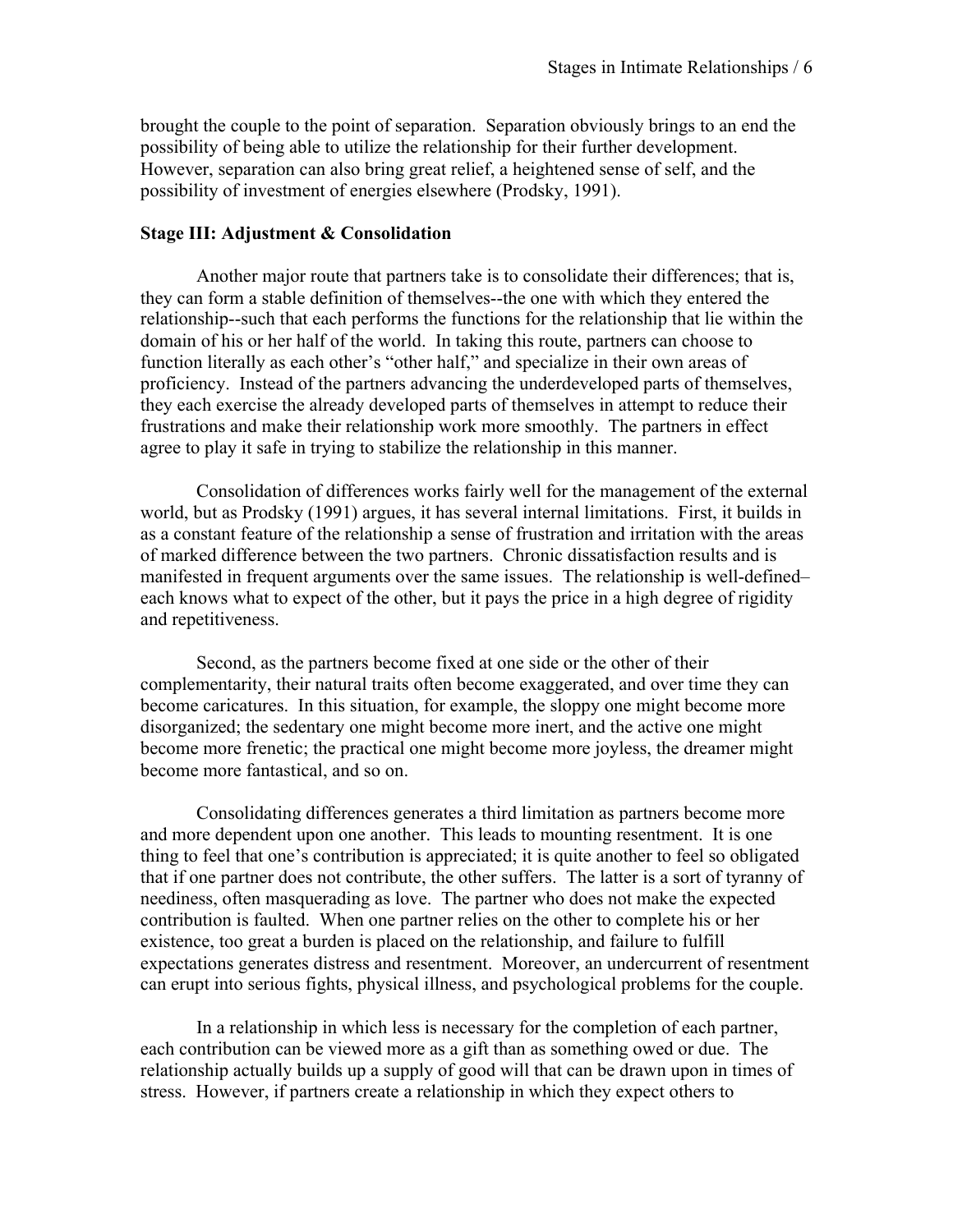contribute for them, resentment can be generated and stored when their needs are not met. Conversely, if partners create a relationship in which each partner is relatively selfsufficient, there can be gracious appreciation for the contributions made, and good will can be generated and stored (Gottman, 2001).

The fourth internal limitation of a relationship in which differences are consolidated is that each partner carries a perpetual fear of being left alone, either through a breakup, illness, or death. The effects of this kind of chronic–though subliminal–fear are very powerful and it contaminates the relationship. Partners become suspicious of one another or become overly worried–selfishly–about one another's well-being. This creates a subtle atmosphere of mistrust that may never be consciously identified by either partner (Prodsky, 1991).

The stabilization of differences can also provide important benefits to the couple. It can result in less internal struggle, maintain a sense of dependency, and provide the comfort of a dependable relationship. These benefits are not to be underrated, but it should be understood that consolidation of differences constrains the partners from achieving substantial individual development (Prodsky, 1991).

Taking an overview of this critical juncture and the three potential routes that can be taken, it is important to mention that the first and second options are reversible. The separated couple can decide to come back together to work further on their relationship. Partners who have stabilized their differences can decide to understudy each other in order to become more self-sufficient and move their relationship into Stage IV. The decision to move to this phase is not reversible in the same way, although it can lead to a full-circle developmental spiral wherein the partners decide to stabilize their separateness.

#### **Stage IV: Maturation & Differentiation**

The fourth stage of the relationship marks the emergence of two mature and selfsufficient individuals. For the first time, a sense of differentiation is possible in the context of a mutual relationship. There is also a new found clarity about the relationship and the difficulties it encounters (Gilbert, 2006).

Couples who choose to move on to Stage IV of the relationship begin to value their individual differences, learn the other's point of view, and integrate the complementary elements of their partner into their own functioning. When a difference causes conflict for these couples, each partner attempts to identify the fear it generates in him or her, with the purpose of better understanding individual weaknesses. Each partner attempts to understand the importance of the other person's position in order to learn more about the other's world. Blaming the other person becomes out of bounds in disputes, and the acceptance of a high degree of personal responsibility in their conflicts replaces it. Whereas, blaming has the effect of making the other partner more defensive and intractable, hence stifling development; taking responsibility tends to elicit responsibility on the part of the other partner, thereby enhancing development. Partners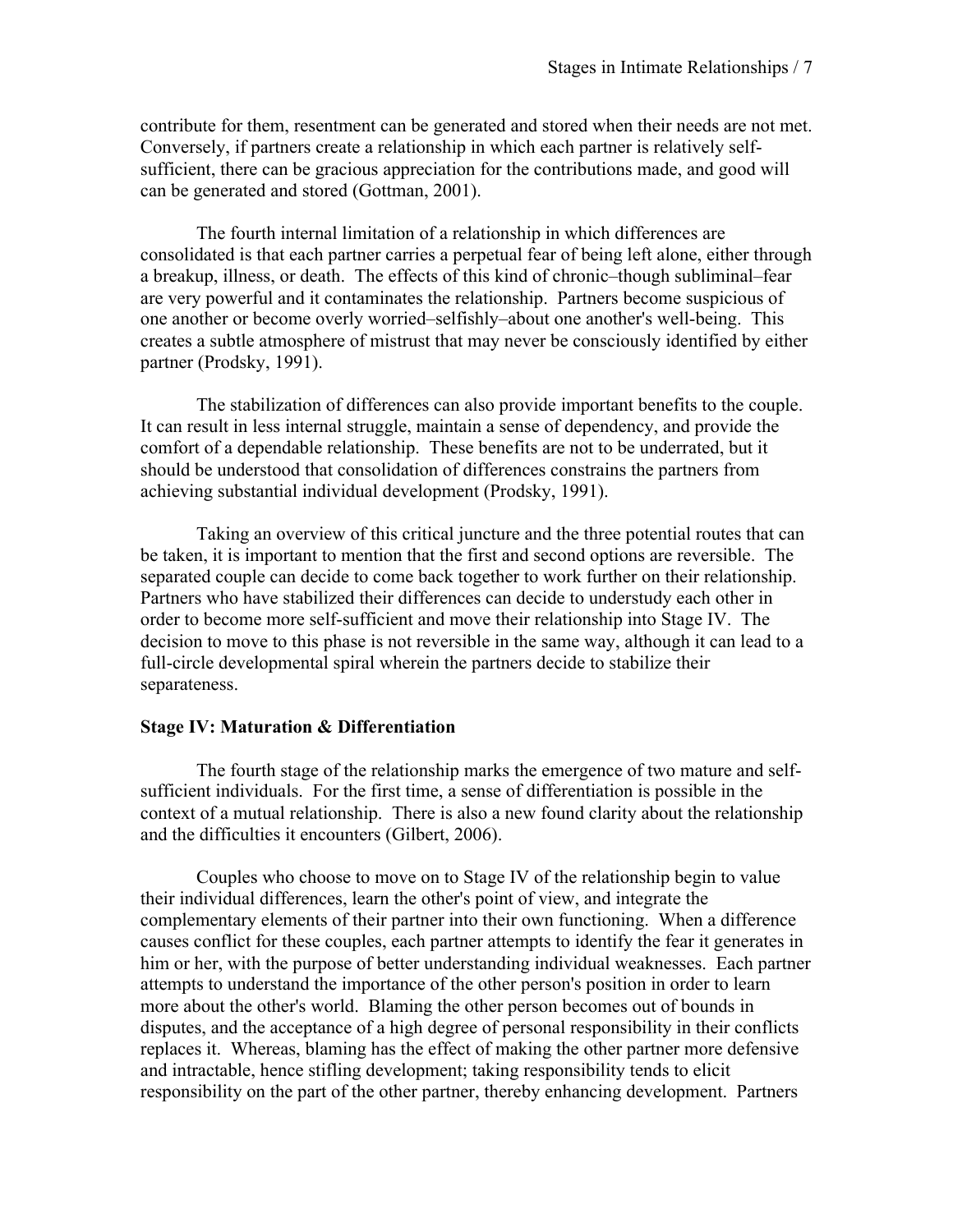on this path tend to discipline themselves to take more personal responsibility for themselves with each partner attempting to look at what he or she–not the other–might have done differently to handle their conflict more wisely (Prodsky, 1991).

The choice to push on to Stage IV requires a commitment of time and energy to the relationship equal to that often reserved for work and children. It requires continually facing oneself and one's own greatest problems and weaknesses. The entry into Stage IV is marked by a gradual recapturing of a sense of harmony. This time it is built not on the highly skewed perceptions of the infatuation phase, but on the hard-won understanding of the self and other. In Stages II and III, struggles were compounded by the couple's mutual lack of understanding; in Stage IV, with an increased clarity about self, there is an increasing degree of clarity about their disagreements. Fights address actual issues, making them far less confusing than Stage II fights, though potentially more painful in the sense that they get at the root of the matter.

The mature and differentiated couple has come to a deep and abiding love that leaves some of their needs incompatibilities unresolved. The partners experience aloneness even though they are an intimate couple, because they have begun to experience their ability to function autonomously in the world. This perception leads a couple toward an expansion of their goodwill, and a new sense of trust, generosity, respect, and understanding is established between them. Reaching this stage is a major accomplishment and one that yields considerable gratification. Relationships in Stage IV tend to generate and store goodwill so that satisfaction deepens, protecting the relationship from deterioration (Gottman, 1999).

## **Conclusion**

These then are the four stages that typically constitute the evolution of intimate relationships: (1) infatuation and fusion, (2) followed by conflicts about differences and individuation, (3) often accompanied by adjustment and consolidation of these differences, and (4) finally succeeded by a relationship of harmony between two differentiated people. Although this fusion-differentiation process has been presented as consisting of four stages, these stages are only meant to serve as a general framework for depicting the different challenges that many couples face in attempting to maintain and enhance the quality of intimacy in their relationship. In addition, it should be further noted that intimate relationships rarely move smoothly from one stage to another; instead, they tend to move in fits and starts, with different aspects of each stage simultaneously manifesting themselves at any given time. Thus, it is important to keep in mind that the structure of the stage model presented here should be viewed as dynamic in nature with a structure that becomes progressively complex but is not strictly hierarchical in its organization. It should be also understood that this model is meant to portray some–but certainly not all–of the key emotional features and phases that couples tend to experience in their efforts to achieve greater intimacy with one another.